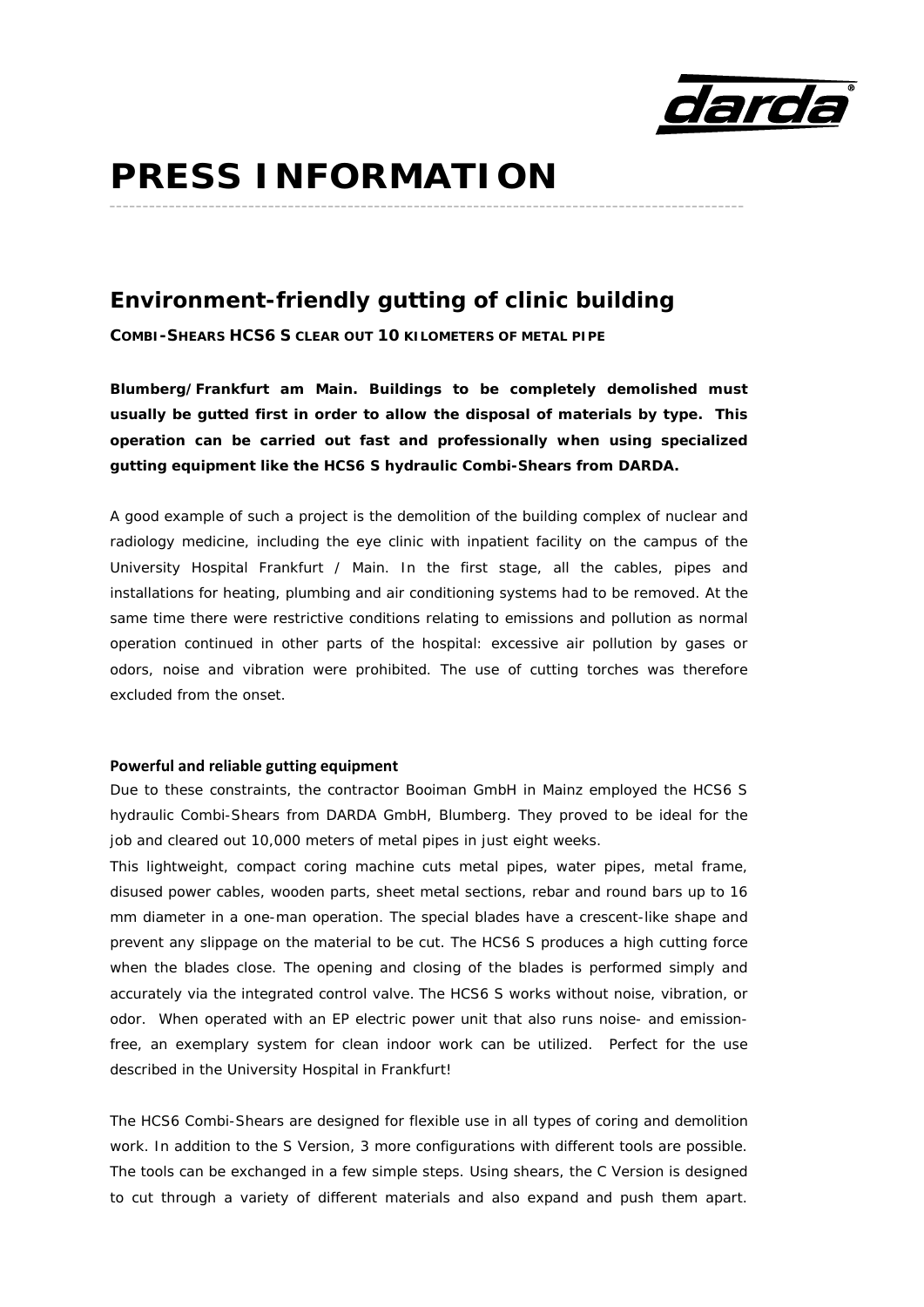

### **PRESS INFORMATION \_\_\_\_\_\_\_\_\_\_\_\_\_\_\_\_\_\_\_\_\_\_\_\_\_\_\_\_\_\_\_\_\_\_\_\_\_\_\_\_\_\_\_\_\_\_\_\_\_\_\_\_\_\_\_\_\_\_\_\_\_\_\_\_\_\_\_\_\_\_\_\_\_\_\_\_\_\_\_\_\_\_\_\_\_\_\_\_\_\_\_\_\_\_\_\_**

Fitted with brick jaws (B Version) it bites through up to 32 cm thick brick walls, and the concrete crusher (J Version) crushes up to 15 cm thick concrete.

Source: Darda GmbH, Blumberg

For more information:

DARDA GmbH Im Tal 1 78176 Blumberg Herr Andreas Ruf, Vertriebsleitung Fon + 49 (0) 7702 - 43 91 0 Fax  $+49(0)7702 - 439112$ mailto: info@darda.de url: http://www.darda.de